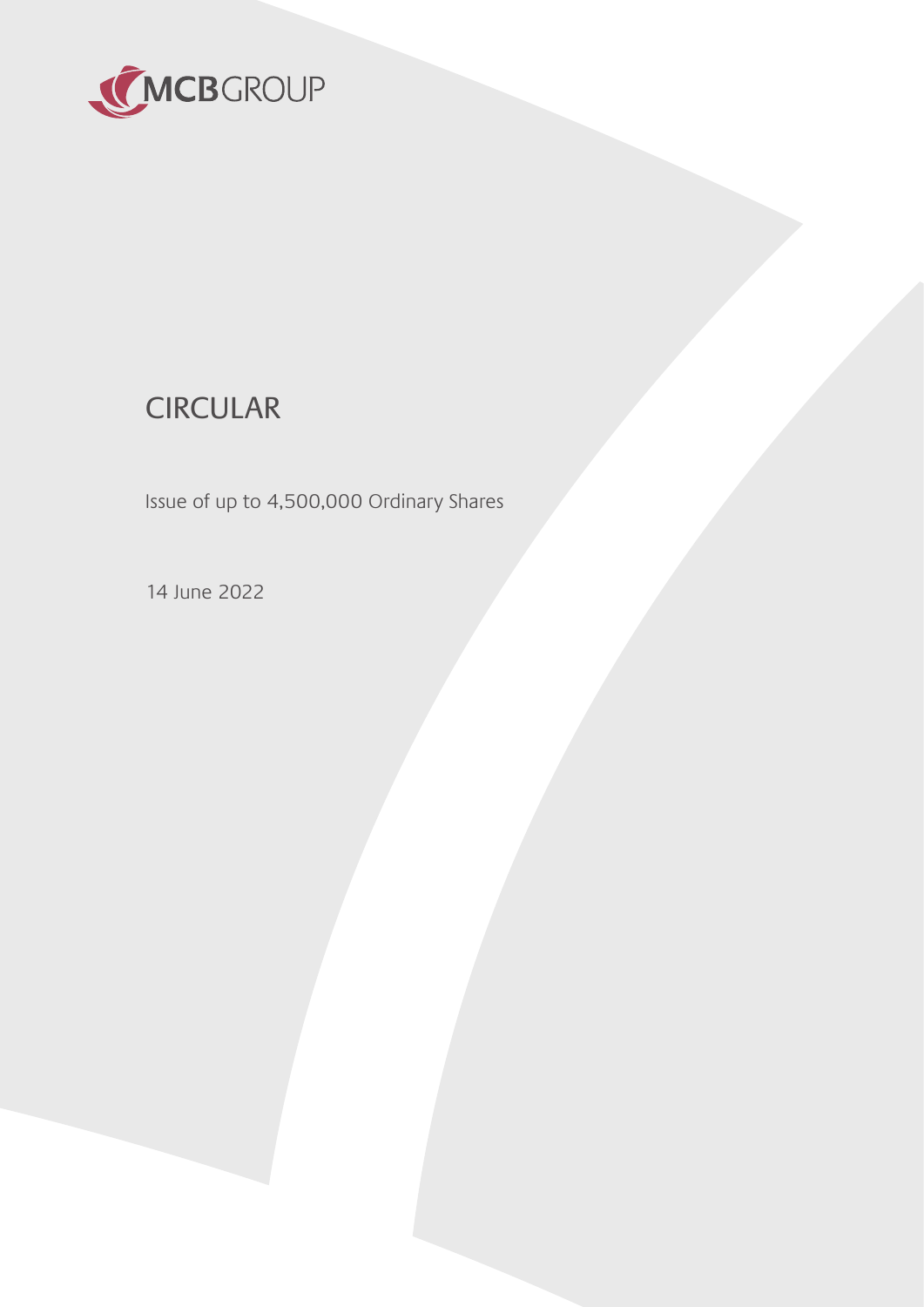# **CIRCULAR – SCRIP DIVIDEND SCHEME**

## **MCB Group Limited** (the "**Company**")

The Company is incorporated as a public company limited by shares, with unlimited life, under the laws of the Republic of Mauritius on 5th August 2013. The business registration number of the Company is C13117853 and its registered office is situated at Sir William Newton Street, Port Louis, Republic of Mauritius.

This circular (the "**Circular**") relates to the issue of up to 4,500,000 new ordinary shares (the "**Scrip Shares**") in accordance with the rules governing the scrip dividend scheme of the Company (the "**Rules**") and the listing of the Scrip Shares on the Official Market of The Stock Exchange of Mauritius Ltd (the "**SEM**"). The Scrip Shares will be offered to such eligible shareholders in the manner described in the Rules. A Scrip Share, in relation to the dividend distribution under this Circular, will be issued at the scrip price (the "**Scrip Price**"), which will be calculated in accordance with the Rules and communicated on the date set out in the timetable below.

The date of this Circular is 14 June 2022

Reference Number: LEC/CA/01/2022

#### **THIS DOCUMENT IS IMPORTANT AND REQUIRES YOUR IMMEDIATE ATTENTION**

This Circular has been approved by the SEM on 14 June 2022. No other listing has been sought for these New Shares.

A copy of this Circular has been filed with the Financial Services Commission (the "**FSC**").

For a full appreciation of this Circular, this document should be read in its entirety and in accordance with the Rules, which are available for inspection on the Company's website on www.mcbgroup.com. If you have any doubt as to the action you should take, please consult your investment dealer, legal advisor, tax advisor, accountant or other professional advisor immediately.

This Circular serves as Listing Particulars and includes particulars given in compliance with the rules governed by the SEM for the purpose of giving information with regard to the Company. The directors of the Company, collectively and individually, accept full responsibility for the accuracy or completeness of the information contained in this Circular and confirm, having made all reasonable enquiries, that to the best of their knowledge and belief, there are no other facts the omission of which would make any statement herein misleading.

Neither the SEM nor the FSC assumes any responsibility for the contents of this document. The SEM and FSC make no representation as to the accuracy or completeness of any of the statements made or opinions expressed in this document and expressly disclaim any liability whatsoever for any loss arising from or in reliance upon the whole or any part thereof. This document is not to be redistributed, reproduced, or used, in whole or in part, for any other purpose.

This Circular shall be governed by the laws of the Republic of Mauritius and any dispute arising hereunder shall be resolved in the manner as set out in the Rules.

#### **1 SCRIP SHARE**

- 1.1 On 28 September 2021, the board of directors of the Company (the "**Board**") approved a scrip dividend scheme and the Rules, offering the ordinary shareholders of the Company the right to elect to receive Scrip Shares in lieu of a cash dividend at a dividend distribution in the manner described in the Rules. On 13 May 2022, the Board further approved the issue and listing of up to 4,500,000 Scrip Shares under this Circular. The rationale for the issue of the Scrip Shares is described in the Rules.
- 1.2 Duly completed election forms pertaining to the Scrip Shares should be received by M.C.B Registry and Securities Ltd at Sir William Newton Street, Port Louis, Mauritius or by email on scrip.rs@mcbcm.mu by the timeline as described in the timetable below (the "**Last Date to Return Election Form**").
- 1.3 The formulae to determine the Scrip Shares and the Scrip Price are described in the Rules.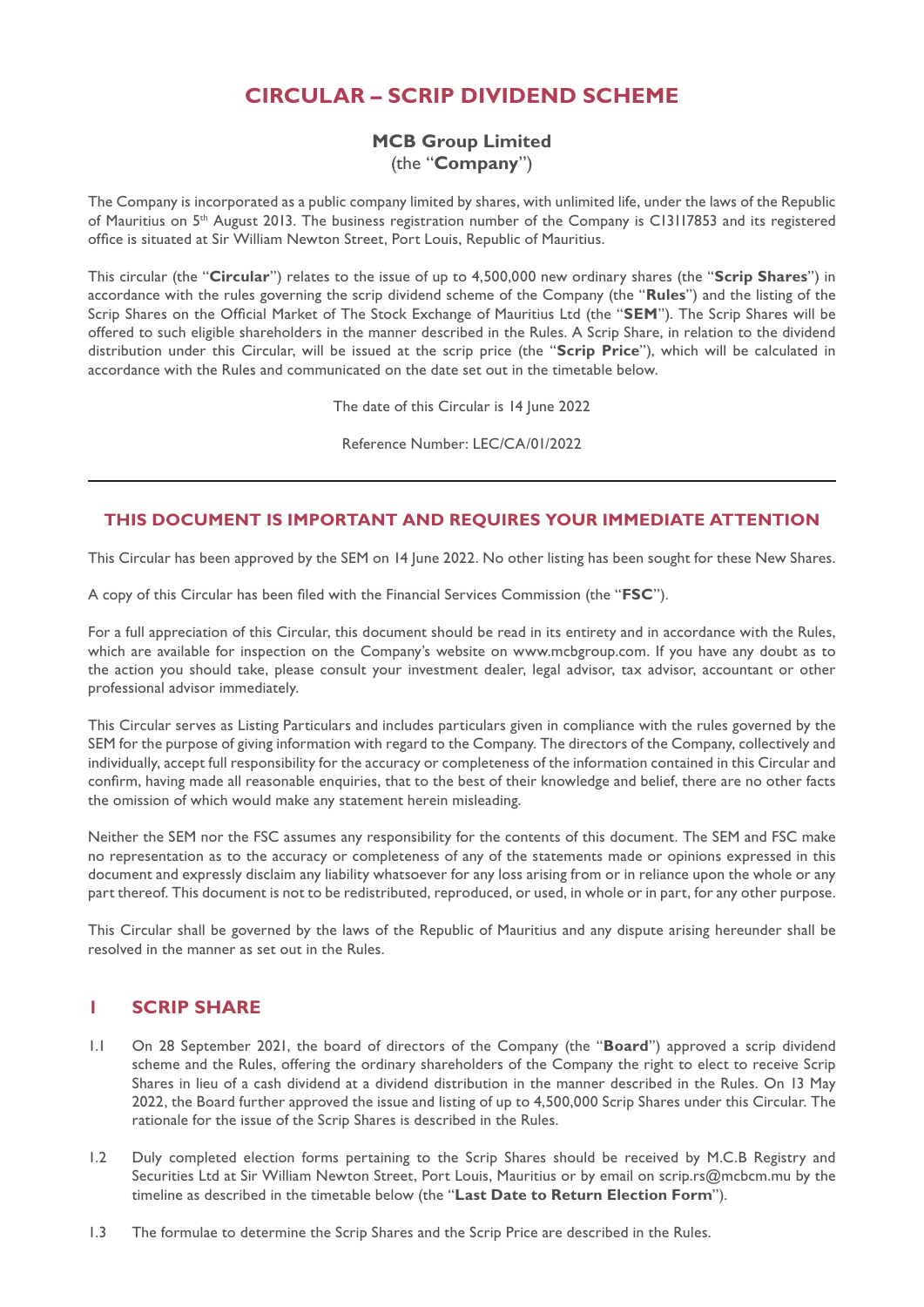- 1.4 The Scrip Shares shall rank pari passu with the existing issued ordinary shares and will carry the same voting and economic rights as the ordinary shares. Accordingly, the holders thereof shall be entitled to (i) vote on all matters requiring shareholders' approval under the constitution of the Company and the Companies Act 2001, (ii) dividend distribution, and (iii) distribution of surplus assets in the event of the winding up of the Company. The Scrip Shares will be issued in inscribed form and will be freely transferable.
- 1.5 No fraction of a Scrip Share will be issued. Where any entitlement to receive a fraction of a Scrip Share arises, the entitlement will be rounded down and any fraction will be paid in cash.
- 1.6 The Company currently has 339,622,500 redeemable convertible non-voting preference shares in issue. These shares may be converted into ordinary shares of the Company in accordance with the terms of the listing particulars dated 23 December 2019.

## **2 TIMETABLE**

 The important events and dates in relation to the Scrip Shares under this Circular are set out in the following timetable:

| <b>Events</b>                                                                                          | <b>Dates</b>        |
|--------------------------------------------------------------------------------------------------------|---------------------|
| Dividend declaration by the Board                                                                      | 13 May 2022         |
| Communiqué (dividend declaration)                                                                      | 13 May 2022         |
| First cum dividend                                                                                     | 16 May 2022         |
| Last date to deposit share certificates in CDS account to be entitled to elect for<br>the Scrip Shares | 3 June 2022         |
| Last cum dividend                                                                                      | 7 June 2022         |
| Ex dividend                                                                                            | 8 June 2022         |
| Record date                                                                                            | 10 June 2022        |
| Communiqué to announce Scrip Price                                                                     | 14 June 2022        |
| Last Date to Return Election Form                                                                      | 24 June 2022        |
| Dividend payment/crediting/issue of Scrip Shares                                                       | 8 July 2022         |
| First day of trading                                                                                   | <b>II July 2022</b> |

The Circular has been approved by the Board on 14 June 2022 and signed on its behalf by:

**Pierre Guy Noël Gilbert Gnany** *Director Director*

 $5.5$